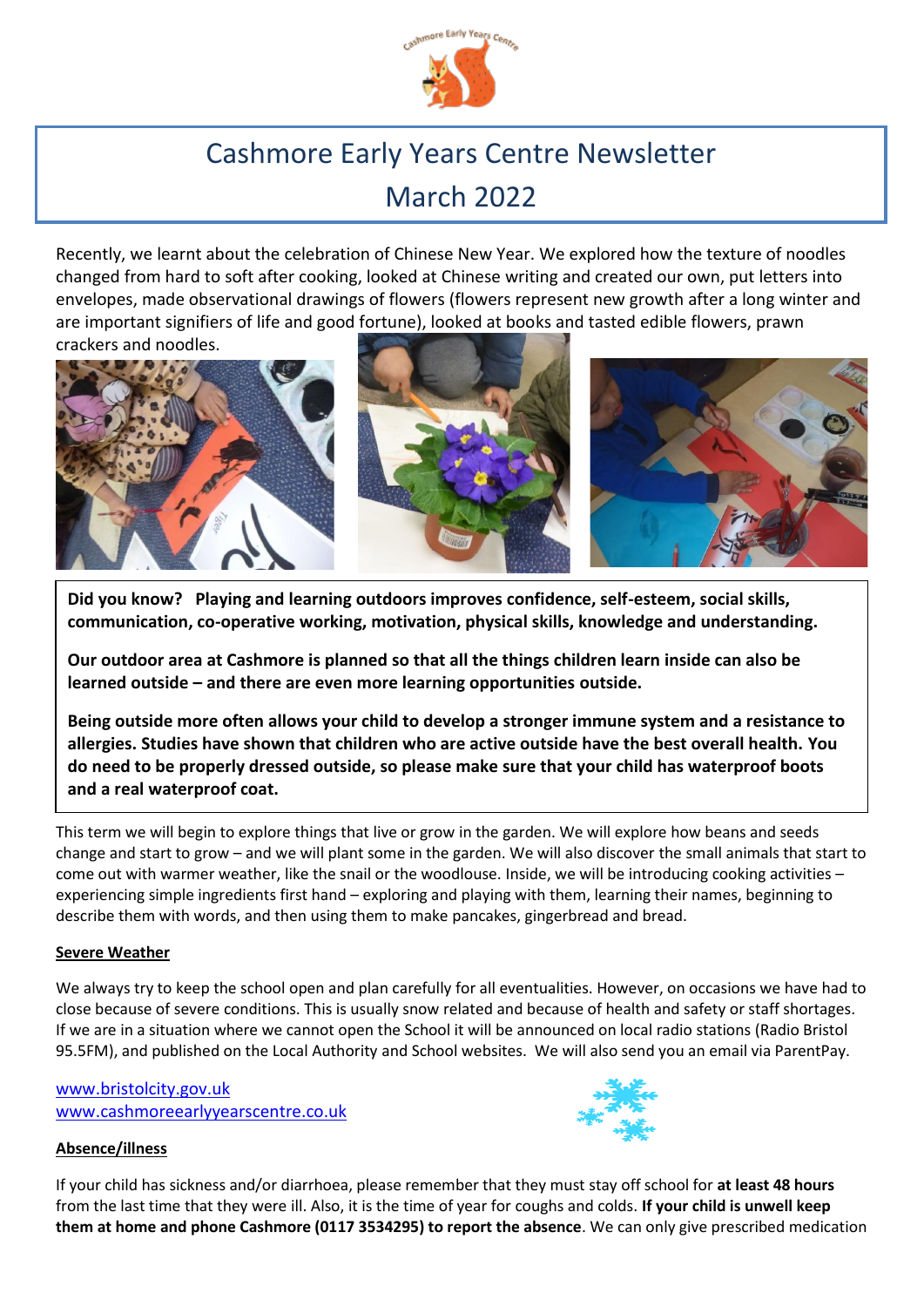at school that has a pharmacist sticker on the bottle/box with your child's name on it – we cannot give any medicines that you have bought over the counter.

#### **Snack donation**

Thank you to the parents who continue to donate to the children's snack time. The school provides milk but we rely on donations from parents for snack times during the morning and afternoon sessions. The children eat **fresh fruit** (e.g. apples, bananas, oranges, pears) or **vegetables** (e.g. carrots, cucumbers). We would be grateful if you could **donate fruit weekly OR you can make a small money donation** in the tin provided in the garden/Reception at dropoff times.



#### **Clothes and wellies**

Children play outside in all weathers. This is very important for their development and learning. Also, **COVID-19 guidance says that outdoor play is safer with less germs**. Still, children must stay warm and dry with **waterproof coat** and **welly boots.** PLEASE WRITE YOUR CHILD'S NAME IN THE COAT AND BOOTS.



#### **Your child's bag**

Please put enough **nappies, wipes and spare clothes** in your child's bag. Remember that children may need changing two times.

#### **Nursery clothes**

If your child comes home in **nursery clothes**, **please return** as soon as possible.

#### **Cold weather**

Please can we remind parents to provide **hats, gloves, scarves, wellies, waterproofs and warm coats** during this cold, wet weather (**labelled with your child's name**).

#### **World Book Day**

We recently celebrated World Book Day when the children (and even the grown-ups) wore costumes or their pyjamas to school. We raised £5 which will be sent to fund books in Africa.

#### **Returning in September**

For those children returning to us in September, please let the office know if you wish to change your sessions.